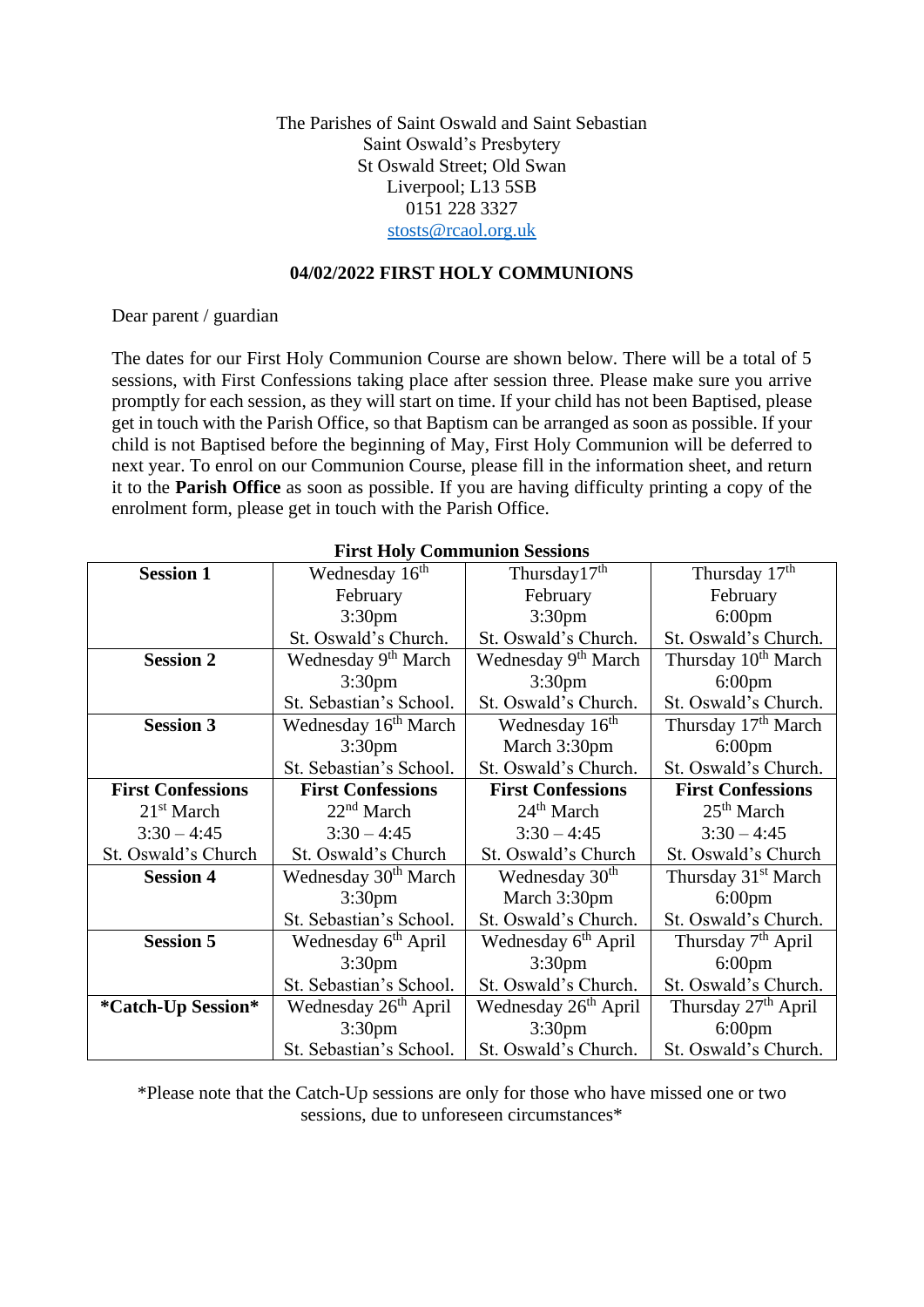### **First Holy Communion**

The children will receive First Holy Communion throughout May and June. As we are blessed with so many children who will receive Holy Communion, the classes will be split up into groups of about 15 children. Each First Holy Communion Mass will take place on a Saturday; at either 10:00am or at 1:00pm. If your child attends either Saint Oswald's or Saint Sebastian's Schools, the date and time of the First Holy Communion Mass your child will be attending will be finalised very soon through the school in the very near future.

| THE HOTY COMMUNION MASSES |                           |                                             |  |  |
|---------------------------|---------------------------|---------------------------------------------|--|--|
|                           | 10:00am                   | 1:00 <sub>pm</sub>                          |  |  |
| 07/05/2022                | Saint Oswald Yr. 4 (a)    | Saint Oswald Yr. 4 (b)                      |  |  |
| 14/05/2022                | Saint Oswald Yr. 4 (c)    | Saint Oswald Yr. 4 (d)                      |  |  |
| 21/05/2022                | Saint Oswald Yr. 4 (e)    | Saint Oswald Yr. 4 (f)                      |  |  |
| 28/05/2022                | Saint Sebastian Yr. 4 (a) | Saint Sebastian Yr. 4 (b)                   |  |  |
| 18/06/2022                | Saint Cuthbert Yr. 4      | Children from outside of our Parish Schools |  |  |

### **First Holy Communion Masses**

#### **Please note the following information:**

- Only the children will be receiving Communion.
- At the time of writing this letter, it is not expected that the building work on Saint Sebastian's Church will be completed before we celebrate First Holy Communions (works are due to start in the very near future). Therefore, all Communion Masses will be celebrated in Saint Oswald's Church.
- Two benches will be allocated for each child, allowing twelve to fifteen guests.

#### **Outfits**

I understand that some children may want to wear a special outfit, but I am also aware that there are some children who don't. Children can wear an outfit of their choice. I am also acutely aware of the pressure that can be put on an already strained budget in buying Communion outfits, so please do not feel pressured into buying one. If you have any difficulties, please do not hesitate to get in touch with the Parish Office.

#### **First Holy Communion is only one part of our faith journey!**

In receiving First Holy Communion, we celebrate the second Sacrament of Initiation into our Christian Faith, and I will be looking forward to celebrating the third Sacrament, when we celebrate Confirmation with our children in a few years' time. As this is part of our ongoing faith journey, I would like to invite you and your family to come along and attend one of our weekend Masses regularly. Our Masses take place on Saturday afternoon at 4:30pm and Sunday morning at 9:30am in Saint Oswald's Church, and at 11:00am on Sunday morning in Saint Sebastian's School Hall (until the church re-opens). The more we deepen our faith, the more we can hear the voice of God, calling us and helping us to become the best person we can be, the more we can build a good Christian community within our parishes. I look forward to seeing you soon!

God bless.

Ir Olay Cat

Fr. Liam Collister